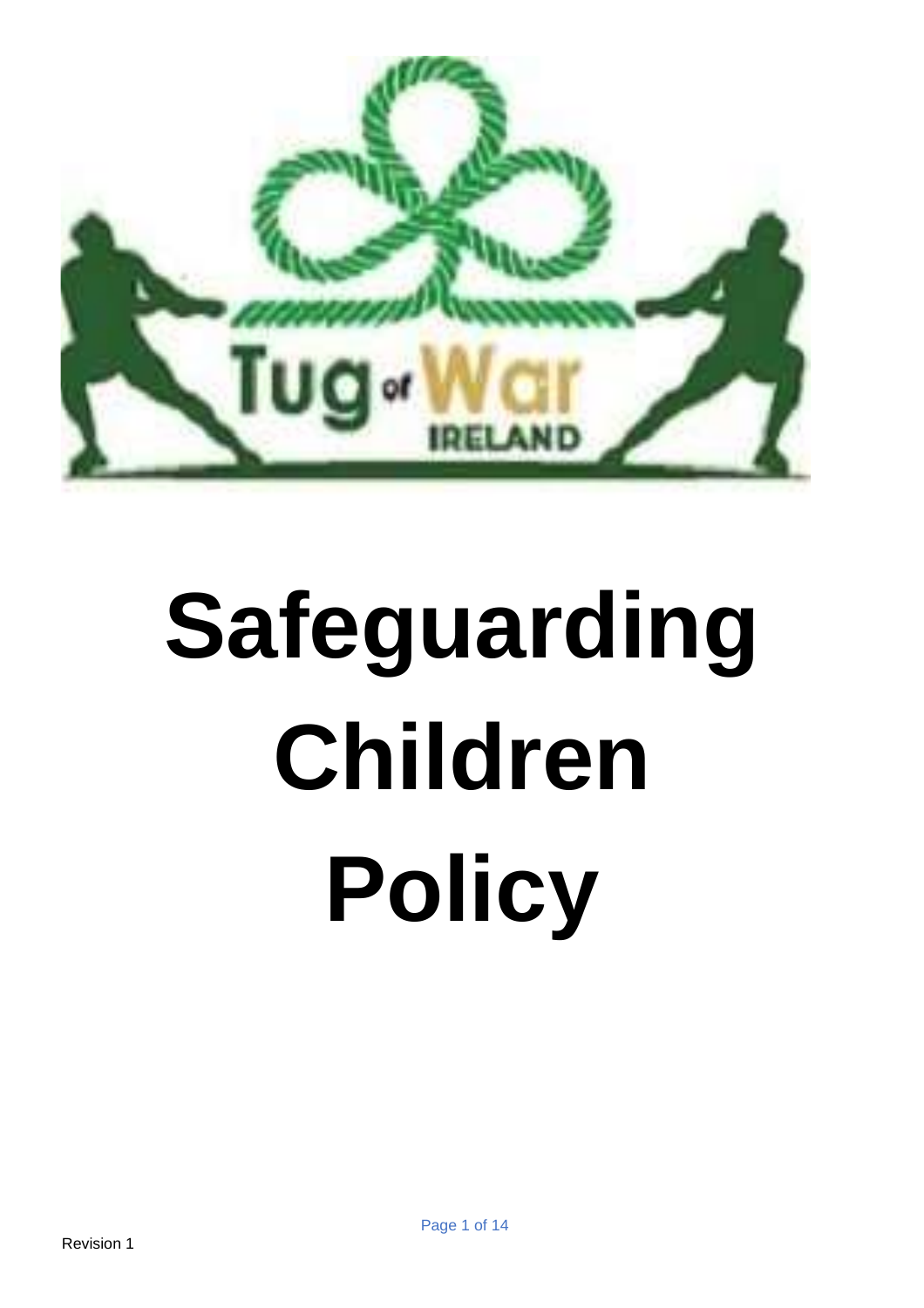| <b>Revision</b> | <b>Date</b> | <b>Amendments</b>      | <b>Approved by</b> |
|-----------------|-------------|------------------------|--------------------|
| $\mathbf 1$     | 17.12.2021  | Introduction of policy |                    |
|                 |             |                        |                    |
|                 |             |                        |                    |
|                 |             |                        |                    |
|                 |             |                        |                    |
|                 |             |                        |                    |
|                 |             |                        |                    |
|                 |             |                        |                    |
|                 |             |                        |                    |
|                 |             |                        |                    |
|                 |             |                        |                    |
|                 |             |                        |                    |
|                 |             |                        |                    |
|                 |             |                        |                    |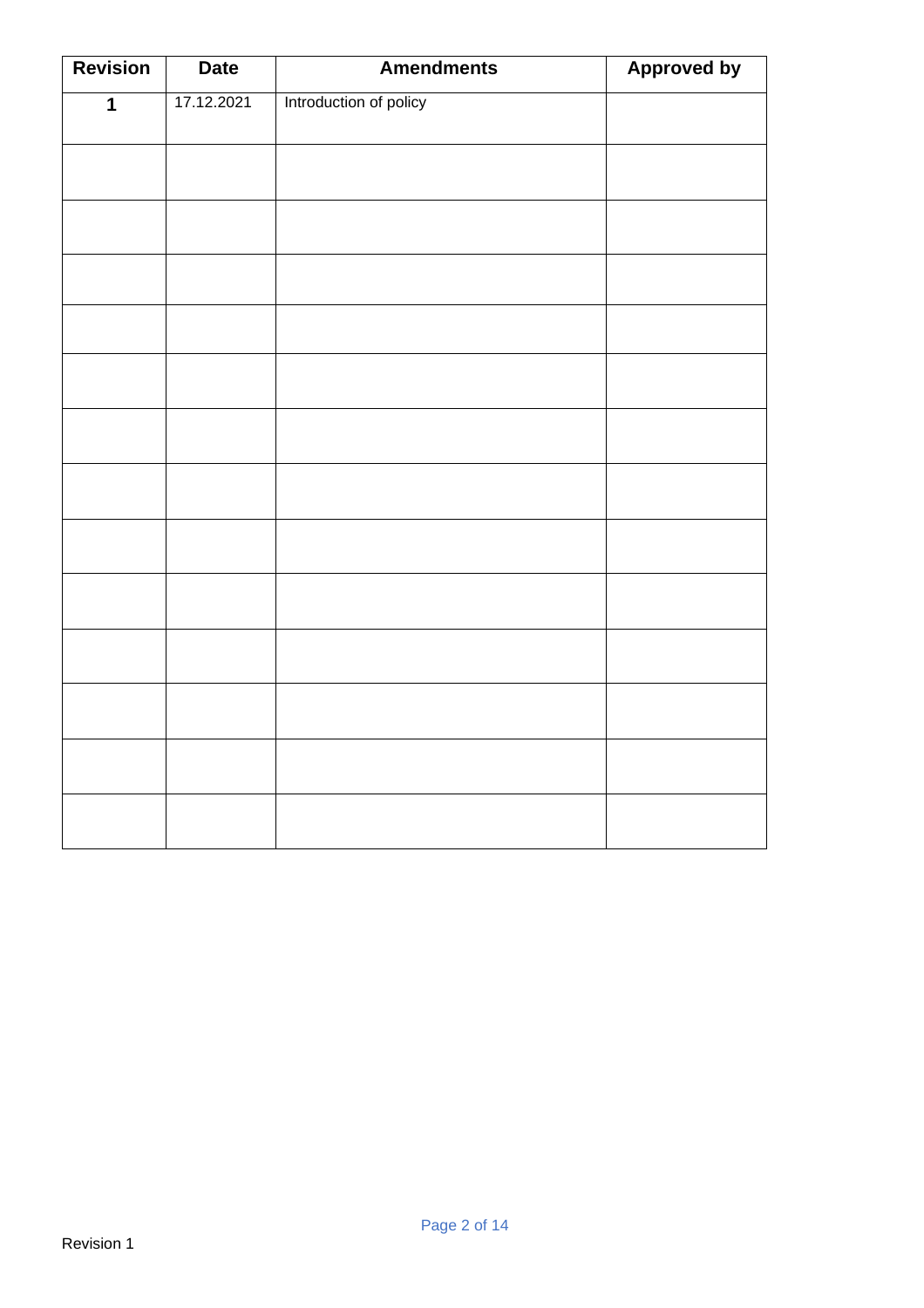## **Contents**

- 1.1 Glossary of Terms
- 1.2 Abbreviations
- 2.1 Our Safeguarding Structure
- 2.2 The Designated Liaison Person
- 2.3 Mandated Person
- 2.4 The Safeguarding Officer
- 2.5 Tug of War Ireland requirements for Safeguarding Officers
- 2.6 Safeguarding values
- 3.1 Policies & Procedures
- 3.2 Disciplinary & Complaints Procedures
- 3.3 Recommended Practice & Procedures
- 4. Recruitment of Volunteers/Coaches
- 5. Education & Training
- 6.1 Practice
- 6.2 Identifying categories of abuse
- 6.3 Guidance for working with Children/Young People
- 6.4 Further Guidance in implementing best practice
- 7.1 Protection
- 7.2 Areas of Risk within TOWI
- 7.3 Grounds for concern relating to abuse
- 7.4 Reporting Process
- 7.5 Responding to Non-Recent Allegations of Abuse
- Appendices : Safeguarding Resources & Documents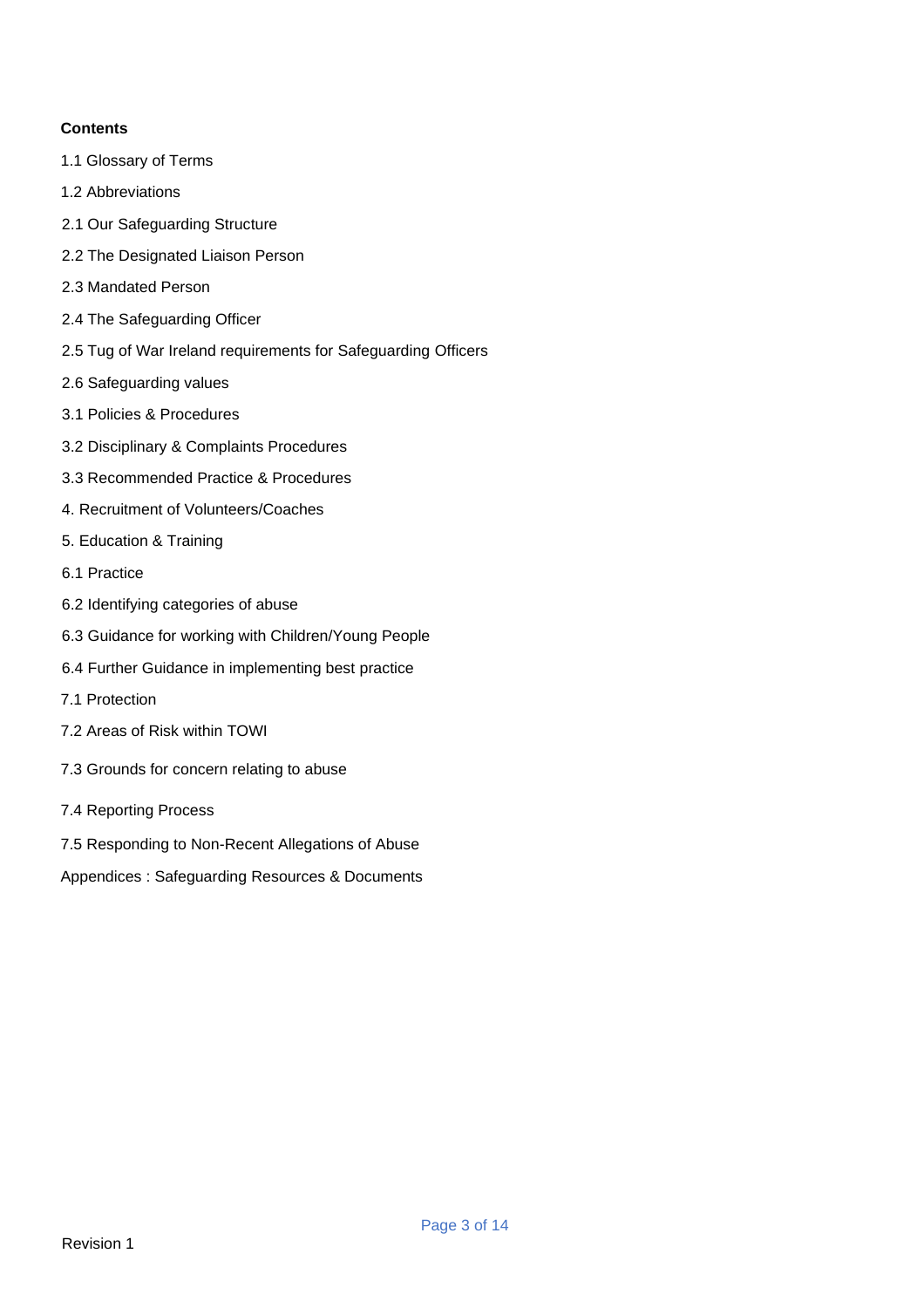## **CHAPTER 1 – INTRODUCTION & USE OF THIS POLICY**

This policy aims to assist people in roles in Tug of War Ireland affiliated bodies by both protecting them through clear guidance and by providing clear procedures for protecting Children's/Young People's welfare. The welfare of the Children/Young People is of the paramount importance in all our activities.

Children/Young People (Child/Juvenile/Junior/Underage) as defined in applicable law who participate in Tug of War should be able to take part in an enjoyable and safe environment and be protected from harassment and abuse. It is the responsibility of everyone involved in Tug of War to protect these Children/Young People. For the purposes of this document, all individuals under the age of 18 are considered as Children/Young People.

Parents and Guardians have the primary responsibility for the care and protection of their Children/ Young People. Tug of War Ireland also has a duty of care to promote the welfare and safety of Children/ Young People. This policy aims to foster the development of physical and social qualities that come from Tug of War.

Every member of the organisation should always show respect and understanding for each member's rights, overall development, safety and welfare.

Every member of Tug of War Ireland has a duty of care to all Children/Young People and duty to recognise and respond to the possibility of abuse or neglect, so as to ensure that the most effective steps are taken to protect the Children/Young People and to contribute to the ongoing safety of Children/Young People.

Every member should conduct themselves in a way that embraces the ethos and principles of Tug of War Ireland, which are highlighted in the Code of Conduct (Appendix 3). Every member should also understand their role and be aware of their responsibilities in the welfare and protection of Children/Young People.

## **1.1. GLOSSARY OF TERMS**

*Designated Liaison Person* – is required to ensure the mandated person reports any concerns. The role description is provided in section 2.2

*Mandated person* – is the National Governance Officer within Tug of War Ireland. The role description is provided in section 2.3

*Safeguarding Officer* – all clubs must have a Safeguarding Officer once there are Children/Young People in the club. They must be an affiliated member of Tug of War Ireland, Garda vetted and have completed a Safeguarding course 1/Safeguarding Children and Young People in Sport as a minimum level of training. It is recommended that as soon as possible after taking up their post, safeguarding officers attend two Designated Safeguarding Children Officer workshops which are listed on the Tug of War Ireland website.

*Designated Liaison Person* – at Club/Branch level is responsible for ensuring that reporting procedures within your club are followed. The chair will automatically assume the role if no one can be adequately recruited or selected for the position.

*Parent/Guardian* - For this document when referring to parent/guardian, the term is used to include parents, legal guardians, and/or carer, with full responsibility for the Children/Young People.

*Leader* – Tug of War Ireland coaches/managers/selectors and all adults who are appointed and agree to accept responsibility for the welfare of Children/Young People of any club/squad/group. In addition, parents that are assisting on an ongoing basis must be Garda vetted.

*Coaches* – refers to any individual, including teachers, involved in the practice of teaching and coaching any of the Tug of War Ireland disciplines through Tug of War Ireland affiliated clubs and schools.

*Affiliated Bodies* – refers to Tug of War Ireland affiliated Clubs, Counties, Leagues, Officials Group or Branches.

*Affiliated Member (Playing or Committee)* – refers to any member of Tug of War Ireland, be they a player, official or volunteer, where specified refers to any person appointed to a Club, Regional or National Committee (who is affiliated to Tug of War Ireland).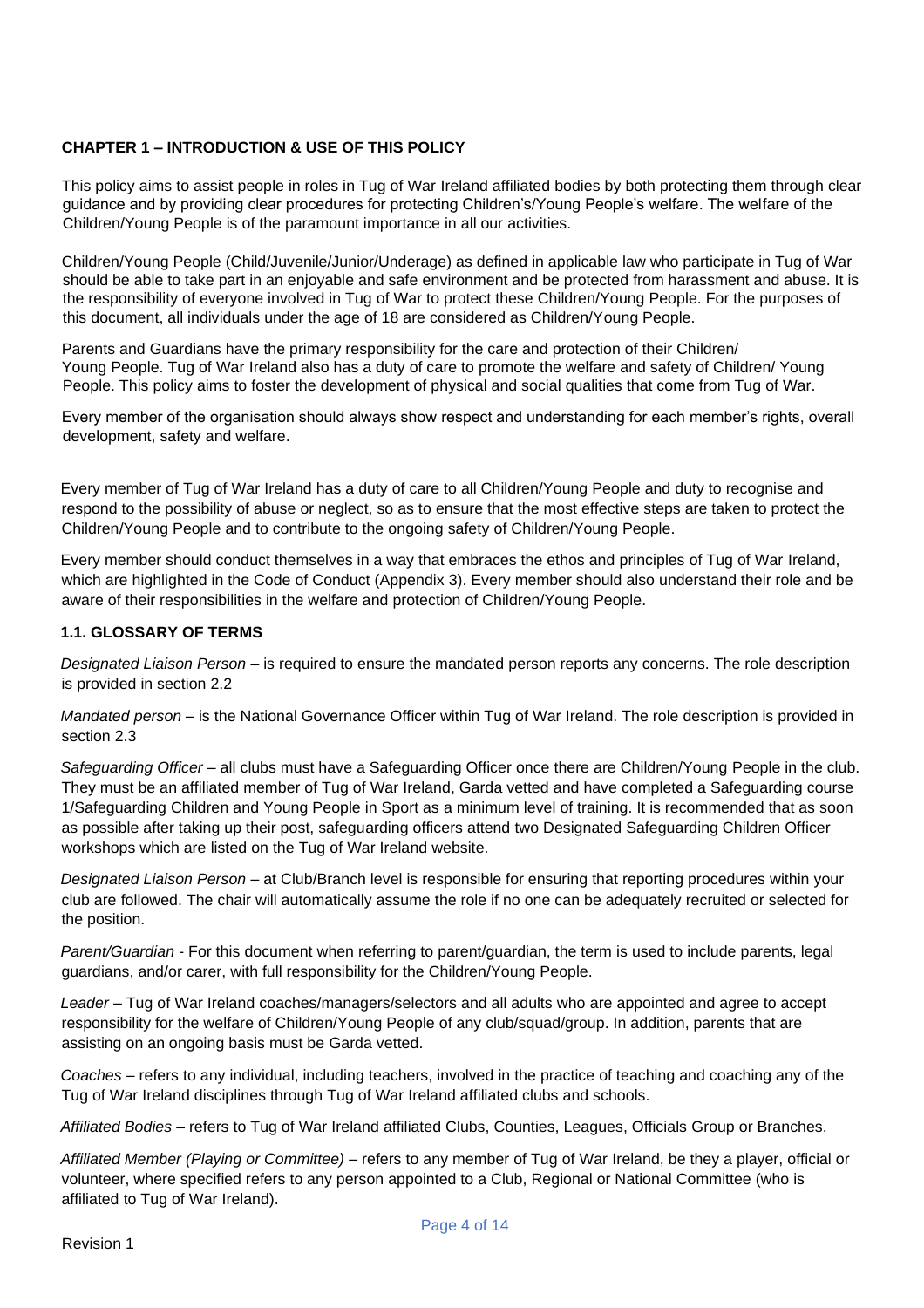*Statutory Authorities* – this refers to the government entities tasked with receiving reports or concerns relating to child abuse, namely the Social Work departments of TUSLA (Child and family agency) and the Garda Síochana (Ireland

## **1.2. ABBREVIATIONS**

*TOWI* – Tug of War Ireland

*Code of Ethics* – Code of Ethics & Good Practice for Children's Sport

*NVB* – National Vetting Bureau the Garda Vetting organisation responsible for processing vetting checks in the Republic of Ireland

*ROI* – Republic of Ireland

*SI* –Sport Ireland

*SO* –Safeguarding Officer

For the Republic of Ireland, TOWI and Affiliated Bodies should reference;

- Children First: National Guidelines for the Protection and Welfare of Children, Dept. of Health & Children 2017
- Children's First Act 2015
- Children's First Guidance 2017
- Our Duty to Care, Dept. of Health & Children 2002
- Criminal Law (sexual offences) Act 2017
- The Protection for Persons Reporting Child Abuse Act 1998
- For Northern Ireland, TOWI and Affiliated Bodies within should reference; Children Order (NI),
- 1995
- Keeping Children Safe 2017
- Co-operating to Safeguard Children and Young People 2017
- Regional Core Child Protection Policy and Procedures, 2017

## **2.1. OUR SAFEGUARDING STRUCTURE**

It is important that the TOWI has an effective, co-ordinated approach to providing efficient standards of Children/Young people protection and safeguarding in our Sport. Clubs and Branches must have a Designated Liaison Person in position, and all affiliated bodies should be made aware of reporting structures within the TOWI.

We have a National Mandated Person and a Designated Liaison Person at National level. Please refer to section 7.2 for their details.

At Branch Level, the TOWI has DLP`s who can provide guidance and advice to Safeguarding Officers at affiliated bodies.

This structure aids the TOWI as an NGB to support our clubs, counties, leagues and branches with the most

effective framework to safeguard the Children/Young People within our sport. Our structure in terms of

safeguarding our members is detailed in the diagram 1.5.1

TOWI Safeguarding Responsibilities

| National Mandated Person           |  |  |  |
|------------------------------------|--|--|--|
|                                    |  |  |  |
| National Designated Liaison Person |  |  |  |
|                                    |  |  |  |
| <b>Club Safeguarding Officer</b>   |  |  |  |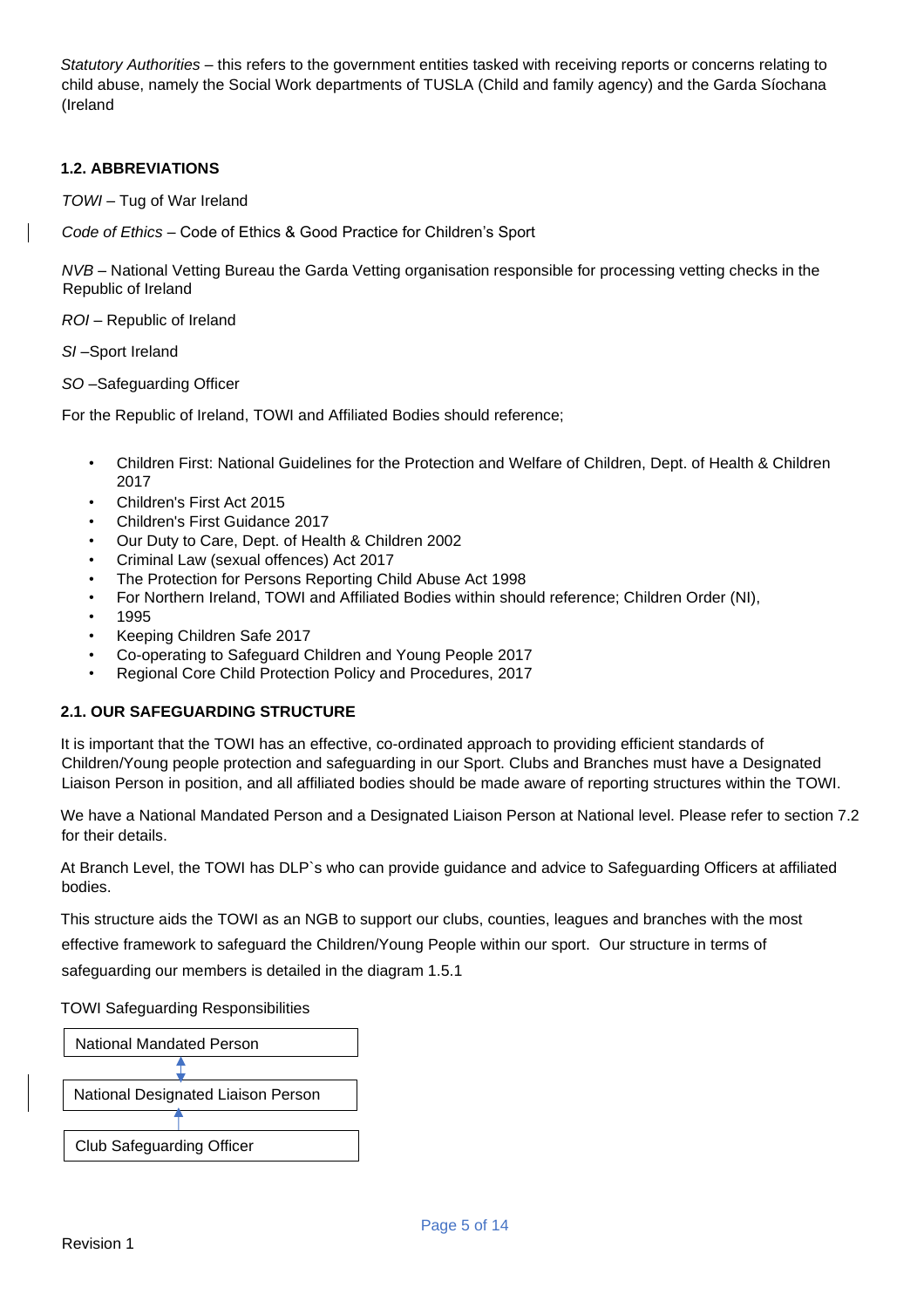Safeguarding is about being proactive and putting measures in place in advance of any contact with Children/Young People and to ensure that Children/Young People are going to be kept safe. This should include:

- Ensuring staff/volunteers are properly checked through the vetting process when they are recruited
- Guidelines for people who come into contact with Children/Young People as part of their role to ensure they know what they need to do to keep them safe
- Guidelines for planning an event or activity with Children/Young People and putting measures in place to minimize the risk of safeguarding issues occurring

People working with Children/Young People within the TOWI and its Affiliated Bodies, should be aware of the responsibility they have in protecting Children/Young People from harm, and ensuring we are providing a safe environment for our Children/Young People. They should be aware of policies being implemented to do so and most importantly be aware of their Safeguarding Officer's role and responsibilities.

## **2.2 THE DESIGNATED LIAISON PERSON**

Is an individual who is familiar with and carries out the reporting procedure as contained in the TOWI Safeguarding Children & Young People 2019 policy, the Children First (2015) policy.

The DLP is responsible for ensuring that reporting procedures within an organisation are followed so that Children/Young People's welfare and protection concerns are referred promptly to TUSLA and/or An Garda Siochána. The DLP should record all concerns or allegations of Children/Young People abuse brought to his or her attention, and the actions taken in relation to a concern or allegation of abuse Please refer to (Children First Guidance, 2017, p.36). The club DLP / Safeguarding Officer should be a member of or have access to, the Management Committee and should be introduced to the Children/Young People in an appropriate forum.

Designated Liaison Person must:

- Ensure that the National Mandated person is following the reporting procedure
- Consult with Club Safeguarding Officer or the Person Reporting abuse on the specific details of the incident.
- Consult informally with the duty social worker in TUSLA to clarify areas of concerns regarding Children/Young People if a report is being made jointly with the organisations Mandated Person
- Inform/report to the local duty social worker in TUSLA (Child and Family Agency) or Gardai (in an emergency) of concerns about individual Children/Young People (this will need to be done in conjunction with the Mandated Person)
- Liaise with the Mandated Person on matters of concern regarding Children/Young People's welfare and safety at regional and national level
- Liaise with senior Board members where an TOWI member is required to step aside while maintaining confidentiality
- Maintain a record of action taken by the TOWI for any concerns or allegations of abuse made to the statutory authorities
- Be aware of the local and national contacts and services available in relation to Children/ Young People's protection
- Communicate with statutory agencies and parents as required
- Assist with the implementation of the Children/Young People's protection training requirements for TOWI, liaising with the National Mandated Person
- Support the National Mandated person with the implementation of policies and procedures within the TOWI to deal with persistent poor practice
- Act as an advisory source for matters of confidentiality, record keeping and data protection
- Where required act as an Authorised Liaison Person for the purposes of Garda Vetting

## **2.3 MANDATED PERSON**

The role of the mandated person is summarised in the Children First Act (2015) where it places a legal obligation on certain people, many of whom are professionals, who have contact with

Children/Young People and who, because of their qualifications, training and/or employment role, are in a key position to help protect Children/Young People from harm. The TOWI employs a mandated person, and our reporting procedure states clearly that mandated persons must report concerns of harm above a threshold under the Children First Act 2015 (Children First Guidance 2017, Ch. 3 – Appendix 11). Where a mandated person knows,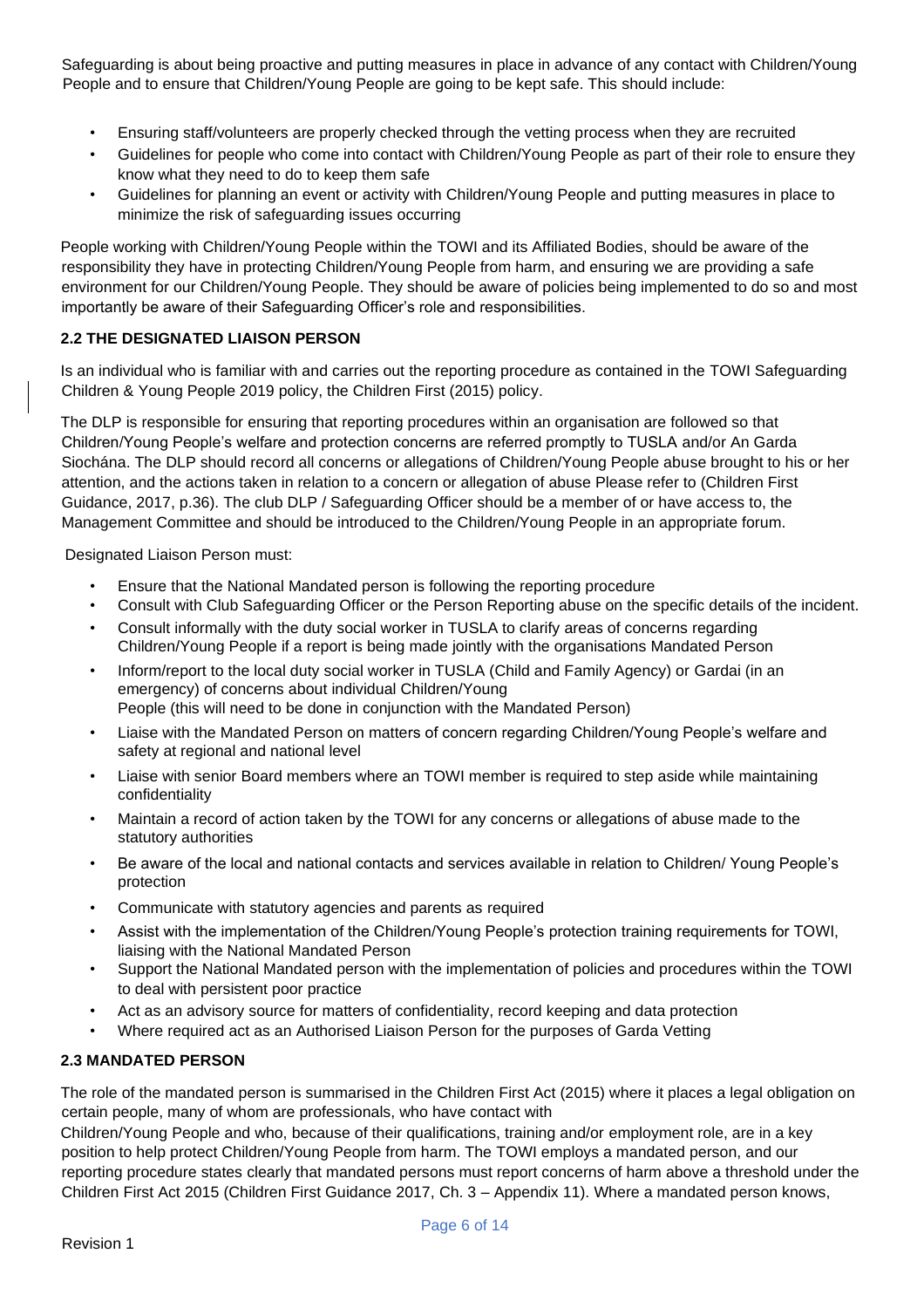believes or has reasonable grounds to suspect that Children/Young People have been harmed, are being harmed, or are at risk of being harmed, they must report that knowledge, belief or suspicion to the Authorised Person within TUSLA. (Children First Act 2015, Schedule 2 – Appendix 14).

# **2.4 THE SAFEGUARDING OFFICER**

The Safeguarding officer role includes:

- Ensuring the Child Safeguarding Statement is up to date and displayed where Children/Young People can see it.
- Promoting awareness and implementation of the TOWI's Safeguarding Children/Young People policy among young members and their parents/guardians. This could be achieved by the production / distribution of information leaflets, notices or banners, establishing a Children's/Young People`s specific notice board, or regular information meetings for Children/Young people and their parents/guardians
- Influencing policy and practice within the club/county/league to prioritize Children's/Young People's needs
- Ensuring that Children/Young People know how to make concerns known to appropriate adults or agencies.
- Encouraging the appropriate involvement of parents/guardians.
- Acting as an advisory resource to Sports Leaders on best practice in Children's/Young People's sport
- Reporting regularly to their relevant Executive Committee of the affiliated body
- Monitoring changes in membership and following up any unusual dropout, absenteeism or club transfers by Children/Young People or Sports Leaders
- Ensuring that the Children/Young People have a voice in their sporting environment and ensuring that there are steps Children/Young people can take to express concerns about their activities / experiences.
- Facilitating parents' information sessions at the start of the season.
- Ensuring each member signs an annual membership/entry form that includes signing up to the code of conduct
- Having knowledge of categories and indicators of abuse
- Undertaking training in relation to safeguarding/Children/Young People's protection
- Being familiar with and able to carry out reporting procedures as outlined by the TOWI
- Communicating with parents and/or agencies as appropriate
- Liaising with the Branch DLP and Club Safeguarding Officer with regards to safeguarding/child protection training needs
- Being aware of local contacts and services in relation to safeguarding, e.g. principal and duty social workers and their contact details.
- Informing the local duty social worker in TUSLA and/or an Garda Síochána of relevant concerns about individual Children/Young People
- Reporting persistent poor practice to the Branch DLP for further escalation to the National Mandated Person.

## **2.5 The TOWI requirements for Safeguarding Officers**

To ensure comprehensive oversight and protection for all Children/Young People, it is a legal and moral requirement to appoint a responsible adult to act as a Safeguarding Officer in every club with Children/Young People.

The Safeguarding Officer must be made known to the TOWI at the start of every season before Children/Young People are registered.

Key TOWI requirements for Safeguarding Officers:

- 1. Must be Garda vetted
- 2. Must be affiliated to the TOWI
- 3. Must complete Safeguarding 1 (2 to follow), Safeguarding Children and Young People and Designated Safeguarding Children Officer Training

Key TOWI Ireland requirements for Affiliated Bodies

- 4. Ensure that the Risk assessment is reviewed and confirmed to the TOWI\*
- 5. Ensure that the Child Safeguarding Statement is visible at the venue of play\*

\*With regards to the Risk Assessment and Safeguarding Statement, these are legally required documents for Affiliated Bodies working with Children/Young People in the Republic of Ireland.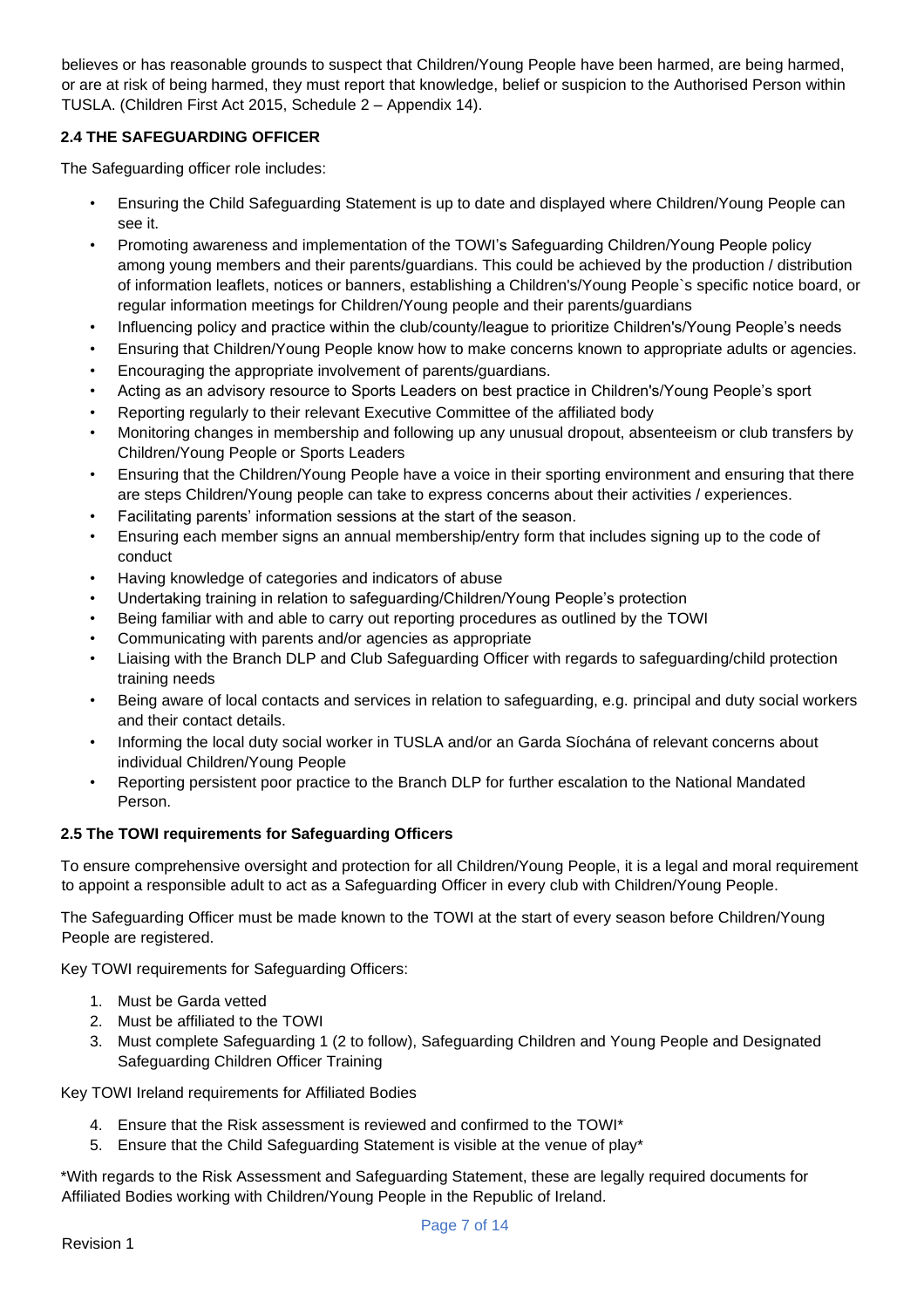## **2.6 The TOWI – Safeguarding values**

As the National Governing Body for the sport of Tug of war in the Republic of Ireland, we have an important role to play in the standards and values we promote through our sport.

Our Safeguarding values in promoting a positive sporting environment are as follows:

• Fair Play

We believe that by engraining this as a core safeguarding value, people will show respect for their fellow players, coaches, court officials, event organisers and parents.

• Equality

We believe that everyone should have the opportunity to play and be involved in our sport regardless of gender, age, sexual orientation, ethnicity, religion or socio-economic status.

• Quality Environment for Development

We believe that we have a responsibility to offer our affiliated members the opportunity to participate in Tug of Waw in a safe environment. We also believe that we have an important role in the nurturing and development of our Children/Young People and can use our position to provide this environment.

## **3. POLICIES & PROCEDURES**

The TOWI understands the need to support both volunteers and coaches in their roles in working with Children/Young People. We strive to offer best practice in our work with Children/Young People, and in order to do so have a number of policies and procedures outlined in our appendix of this policy document.

It is critical that we have structures within our affiliated bodies which promote good practice and an ethical approach which offers good leadership within the structures of the organisation. There must be a strong commitment present within affiliated bodies in the TOWI to ensure the safety and welfare of Children/Young People.

Effective communication within the organisation is essential in terms of addressing any safeguarding issues concerning children/young people. It is important that affiliated bodies maintain accurate records in such cases. It is also important that confidentiality is practised and information in such cases is passed onto people only in the best interests of the child/young person.

The welfare of Children/Young People is of paramount importance within the TOWI and its affiliated bodies.

## **3.1 DISCIPLINARY & COMPLAINTS PROCEDURES**

Every affiliated body with the TOWI should take a proactive approach to deal with issues surrounding safeguarding. Complaints should be dealt with in a timely manner, with all parties concerned in the process protected from public scrutiny. Affiliated bodies should adopt the TOWI's Complaints and Disciplinary procedures as outlined in the Complaints Management Policy.

## **3.2 RECOMMENDED PRACTICE & PROCEDURES**

The TOWI recommends the following to be implemented across our affiliated bodies:

- Clubs & Counties must appoint a Safeguarding Officer
- Clubs/Branches must appoint a Designated Liaison Person (DLP) (Designated Person appointed at Branch Level in Ulster, DLP only applicable to ROI affiliated clubs/branches)
- The Code of Conduct (Appendix 3) should be promoted within your club as a source of detailing what behaviour is acceptable from all participant including players, parents, coaches, committee members and officials.
- The Code of Conduct (Appendix 3) must be adhered to as a matter of utmost importance, and all members should have signed via their membership/entry forms, prior to the commencement of the Tug of War season.
- In the case of safeguarding Children/Young People, any complaints or issues concerning the welfare of a child/young person should be made to the club Safeguarding Officer.
- All complaints relating to safeguarding should be responded to as soon as possible and seek to be resolved internally within the Affiliated Body within 5 working days.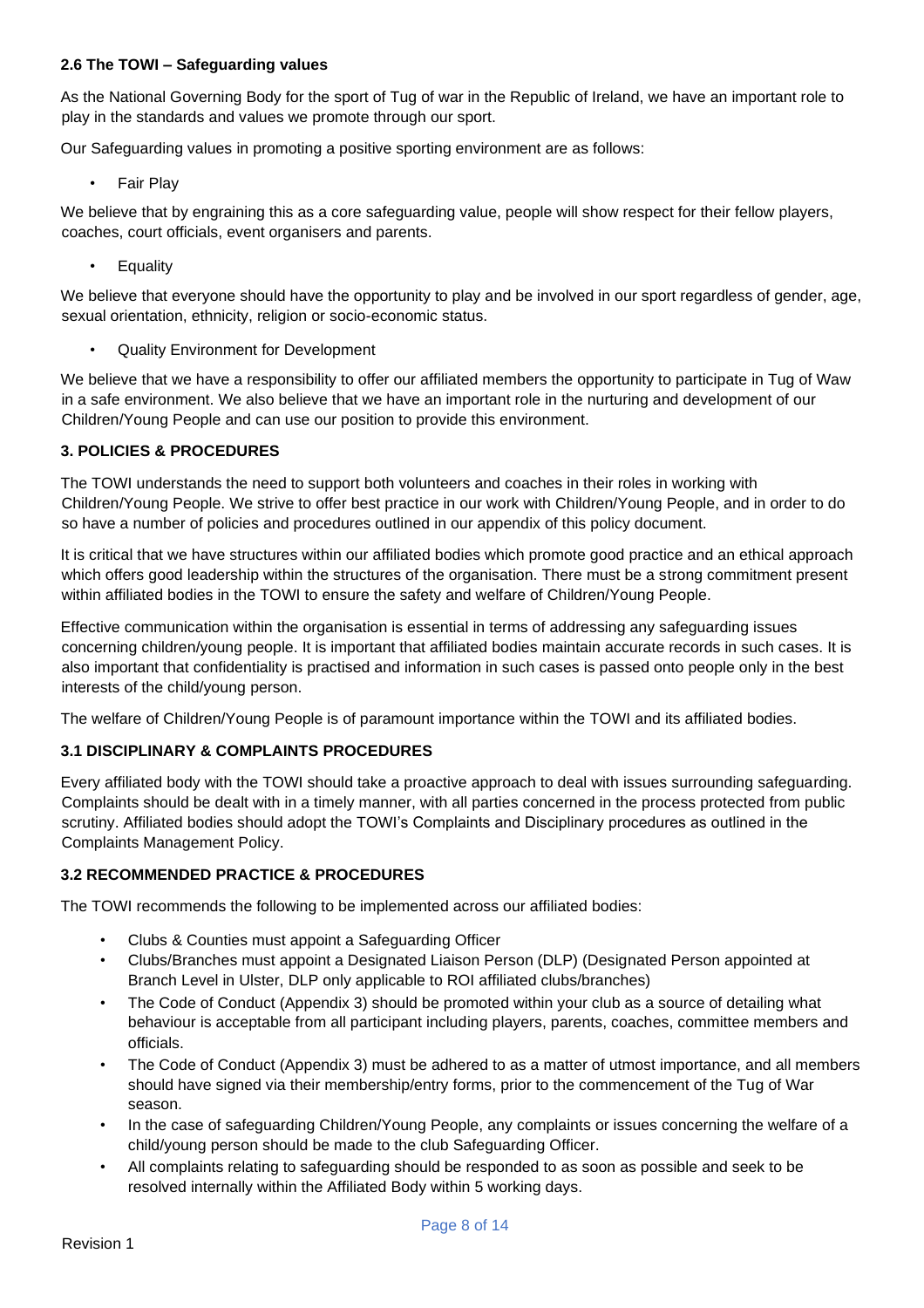- If a complaint is of a serious nature and identifies a potential category of abuse (see 6.1, p.25) in terms of Safeguarding, it must be passed on to the National Mandated Person and/or National Designated Liaison Person.
- Written confidential records relating to any case of misconduct or in relation to poor practice, should be stored securely, and accessed only by people who need to know.
- Safeguarding Officers should always look to resolve complaints of poor practice within their club and should look to take informal action where possible in such cases.
- All volunteers working with Children/Young People must be vetted via NVB
- All clubs must complete a safeguarding risk assessment and Child Safeguarding Statement and return it to the Mandated Person
- The Child Safeguarding Statement must be visible at the affiliated bodies venue of play, and be made accessible to those who wish to view it.

#### • **4. RECRUITMENT OF VOLUNTEERS/COACHES**

Throughout the early years of Children/Young People's participation in Tug of War, adults shape and foster the experience they're going to have within the sport. It is important, taking this into account, that volunteers who are recruited to work with Children/Young People are adequately supported and trained to be competent in such roles.

It is the position of the TOWI that all persons who are involved in coaching Children/Young People must have the following:

- Garda Vetting
- Must have Safeguarding Level 1 Training
- Be an affiliated member of the TOWI
- Have completed a Tug of War Foundation Coaching Award

The TOWI strongly recommends coaches who operate to the standards set out in the TOWI Coaching License scheme. This scheme provides coaches with insurance and ensures they are meeting the proper legal requirements in terms of vetting, safeguarding training, and appropriate professional qualifications. People who are in a role whereby they are supervising activity must have the following:

- Garda Vetting
- Be an affiliated member of the TOWI Further Guidance on the Recruitment and Selection of volunteers within the TOWI and its affiliated bodies is provided in Resource 6 (Appendices) relating to this document.

## **5. EDUCATION & TRAINING**

Safeguarding Officers in affiliated bodies should be working with their executive committee to ensure that those persons working with Children/Young People within the TOWI have received adequate training and support. It is an affiliated body's responsibility to ensure that their sports leaders are provided with training and education opportunities. All committee members, coaches and parents/guardians, with unsupervised access to Children/Young People, should have received training to a minimum Safeguarding Level 1.

The roles of Safeguarding Officer and Designated Liaison Person also have specific training available related to their roles. The Safeguarding Officer must complete Safeguarding Level 2 / Designated Safeguarding Children Officer Training. The Designated Liaison Person must complete the Safeguarding Level 3 Course / Designated Safeguarding Children Officer Training.

## **6. PRACTICE**

All leaders working with Children/Young People have a responsibility to behave and communicate in a positive manner. The overall aim of applying our Safeguarding values on a practical level is so we can provide Children/Young People with a safe, fun environment.

## **6.1. IDENTIFYING CATEGORIES OF ABUSE**

It is generally acknowledged that there are different types of Child /Young Person abuse – Physical, Sexual, Emotional and Neglect are the recognised forms of abuse that a child/young person may experience Ireland.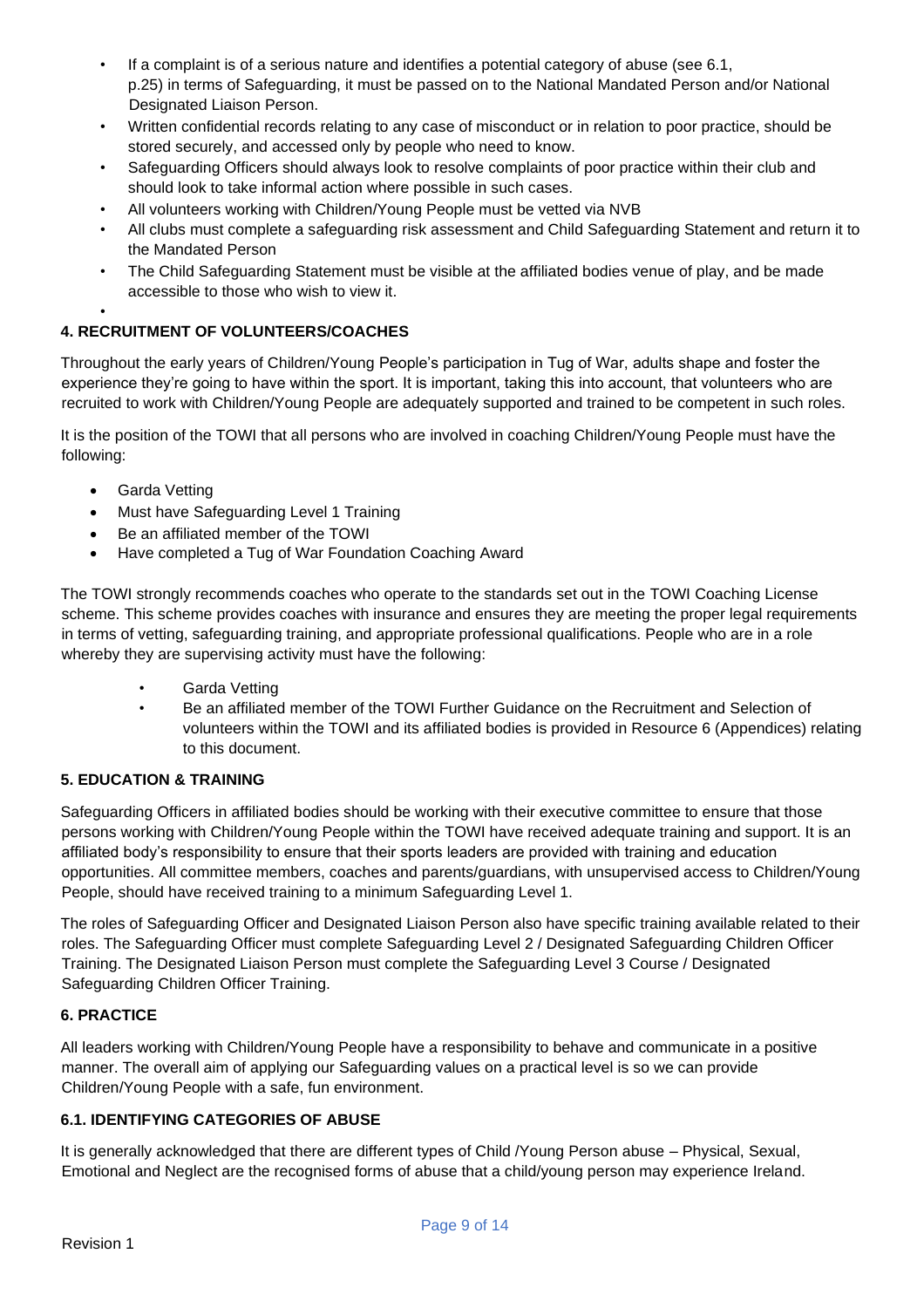- Neglect Neglect is the failure to meet a child/young person's physical, emotional and/or psychological needs, such that it is likely to result in significant harm as outlined in Children First National Guidance (Appendix 11).
	- o It may involve failing to provide adequate foods, shelter and clothing.
	- o Failing to protect a vulnerable person from physical harm or danger.
	- o Failing to ensure access to appropriate medical care or treatment
	- o Lack of stimulation or lack of supervision.
	- $\circ$  Failure of the child to thrive and have their growth altered on the basis of actions taken by their parent/guardian
	- o Abandonment or desertion
- Emotional Emotional abuse is the persistent emotional ill-treatment of a child/young person such as to cause severe and persistent adverse effects on the child's / young person's emotional development.
- It may involve conveying to Children/Young People that they are worthless or unloved, inadequate, or valued only insofar as they meet the needs of another person.
	- $\circ$  It may involve causing Children/Young People frequently to feel frightened or in danger, or the exploitation or corruption of them.
	- $\circ$  Smothering a child's development through over-protection can also be a form of abuse.
	- $\circ$  Some level of emotional abuse is involved in all types of ill-treatment of a child, though it may occur alone.
	- o Domestic violence, adult mental health problems and parental substance misuse may expose a child/young person to emotional abuse.
	- o Ongoing family conflict and violence
- Physical Physical abuse is the deliberate physical injury to a child/young person, or the wilful or neglectful failure to prevent physical injury or suffering. This may include
	- $\circ$  Hitting, shaking, throwing, poisoning, burning or scalding, drowning, suffocating, confinement to a room or cot.
	- o Inappropriately giving drugs to control behaviour.
	- o Poisoning
	- o Use of excessive force in handling
- Sexual Sexual abuse involves forcing or enticing Children/Young People to take part in sexual activities, whether or not they are aware of what is happening. The activities may involve:
	- o Physical contact, including penetrative or non-penetrative acts.
	- o Non-contact activities, such as involving children/young people in looking at or the production of pornographic material
	- o Watching sexual activities or encouraging Children/Young People to behave in sexually inappropriate ways.
	- o Sexual activity involving an adult and an underage person
	- o Abuse of positions of trust
- Exploitation is the intentional ill-treatment, manipulation or abuse of power and control over Children/Young People; to take selfish or unfair advantage of a Child/Young People or situation for personal gain. It may manifest itself in many forms, such as:
	- o Child labour including slavery or servitude
	- o Engagement in criminal activity
	- o Organised begging
	- o Benefit or other financial fraud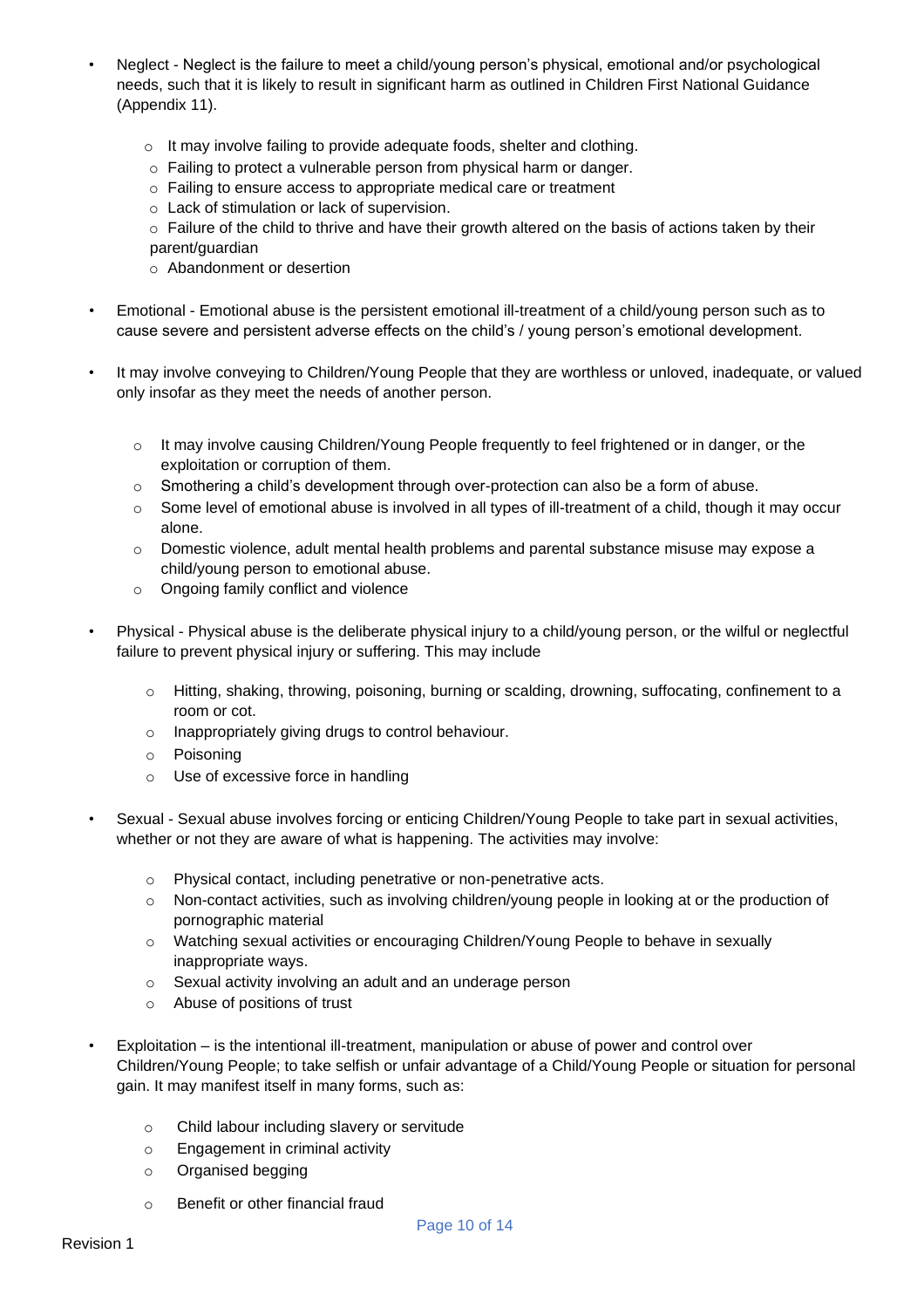Child trafficking or child sexual exploitation

It extends to the recruitment, transportation, transfer, harbouring or receipt of Children/Young People for the purpose of exploitation. Exploitation can be sexual in nature.

*It should be remembered that sexual activity involving a child/young person may be sexual abuse even if the child/young person concerned does not themselves recognise it as abusive.* 

- Bullying Has been recognised and defined as the repeated use of power by one or more persons intentionally to harm, hurt or adversely affect the rights and needs of another or others. It can take many forms, but the three main types are:
	- o Physical (e.g. hitting, kicking, theft)
	- o Verbal (e.g. racist or sectarian remarks, threats, name-calling)
	- $\circ$  Emotional (e.g. isolating an individual from the activities and social acceptance of their peer group).

The damage inflicted by bullying can frequently be underestimated. It can cause considerable distress to Children/Young People, to the extent that it affects their health and development or, at the extreme,

causes them significant harm (including self-harm). It is important that leaders within our Affiliated Bodies have a pro-active approach to reducing the risk of bullying and educating their players/ coaches/ officials on the impacts of bullying.

Signs of abuse can be physical, behavioural or developmental. In most circumstances, it is the behavioural signs which are first observed which could involve the Child/Young Person becoming withdrawn, showing distrust of adults, or regressive behaviour.

*If you think a Child/young person is in immediate danger and you cannot contact TUSLA you should contact the Gardai without delay.* 

## **6.2 GUIDANCE FOR WORKING WITH CHILDREN/YOUNG PEOPLE**

People working with Children/Young People should provide a safe environment, where the sports leader acts as a role model for all those with whom they are working. Additionally they should at all times in their work with Children/Young People:

- Praise and encourage Children/Young People in their actions and efforts
- Support and promote fair play within your club
- Understand the developmental needs of children in their care

Coaches and/or supervisors should avoid implementing the following practices with their Affiliated Bodies:

- Transporting Children/Young People on journeys alone in their car
- Spending excessive lengths of time with children away from the group Coaches and/or supervisors should never:
- Taking coaching sessions alone with children
- Take Children/Young People to their home
- Abuse a child in any manner as categorized under the forms of abuse
- Take any illegal substances or use alcohol before coaching, during away trips or during events

Parents / Guardians should be encouraged to support all Children/Young People in their Affiliated Bodies and conduct themselves in a manner which is in line with the TOWI Code of Conduct as outlined in Appendix 3 of this policy.

Children/Young People take example from the adults around them, and how they conduct themselves in a sporting environment. It is important that parents/guardians take into account the following:

- Be aware of the commitment of coaches/managers/committee members and their role within the Affiliated Bodies.
- Show respect for the coaches and their decisions.
- Behave appropriately at events.
- Encourage fair play and set out the importance for their child to play by the rules.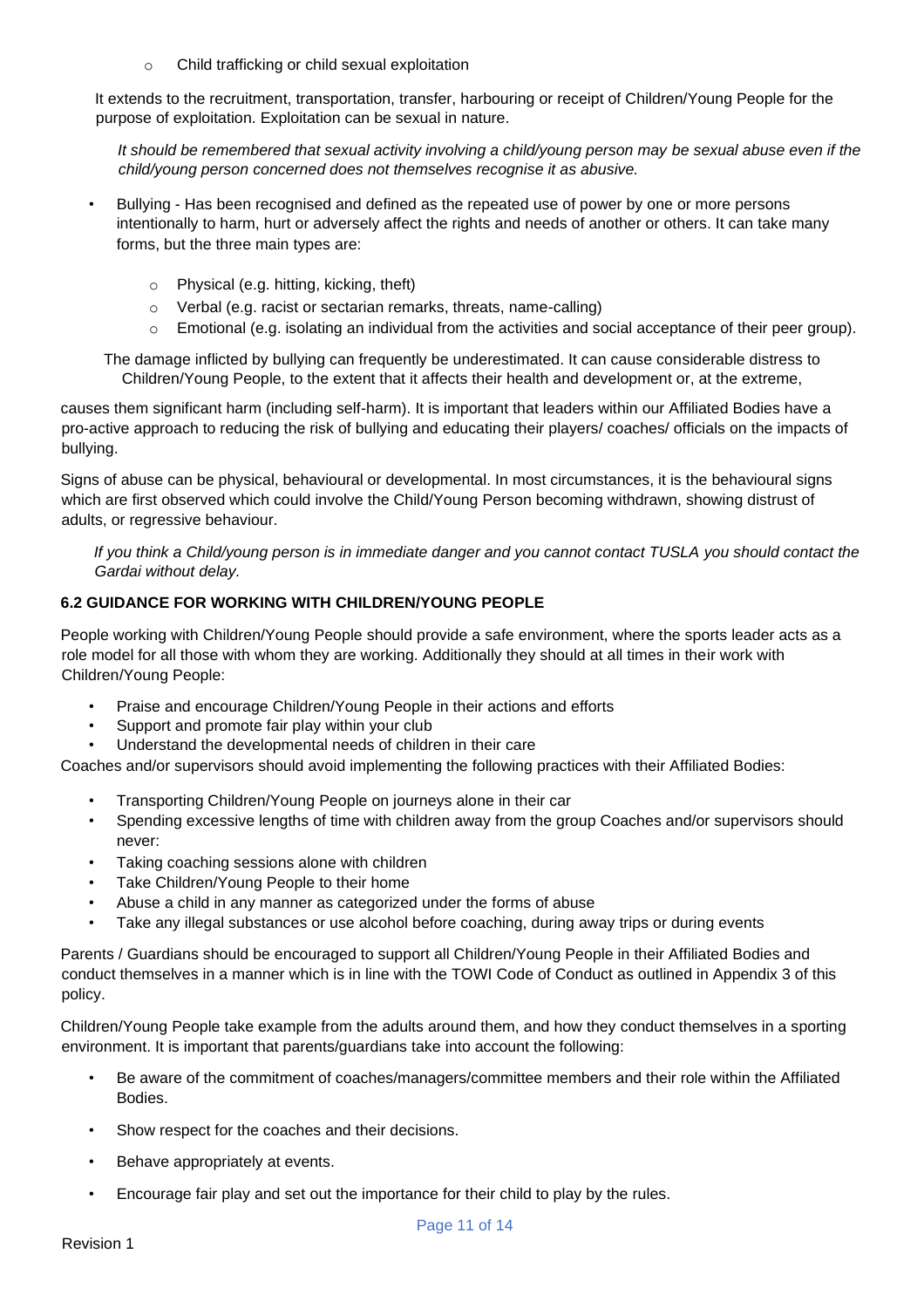- Focus on the importance for the child to enjoy the sport, and do not have an over-emphasis on winning.
- Have an interest in their child's/children progress within the Affiliated Bodies and develop a positive relationship with coaches to ensure that there are no barriers to discussing concerns regarding their welfare.

## **6.3 FURTHER GUIDANCE IN IMPLEMENTING BEST PRACTICE**

In the safeguarding resource section of this policy, we have outlined several guidance documents which are designed to assist our coaches and volunteers in implementing best practice for Children/Young People.

These guidance documents are focused on the following areas:

- Code of Conduct
- Vetting Policy
- Complaints Management Policy
- Recruitment & Selection Guidelines
- Travel & Away Trips Guidelines
- Social Media & Photography Guidelines
- Supervision Guidelines It is important that all members working with children and young people are aware of the contents of these policies and guidelines, and that they are adopted within the affiliated bodies of TOWI.

## **7. PROTECTION**

The most important goal of our work with children is that all clubs and affiliated bodies create an environment for our Children/Young People that is safe and enjoyable for all involved. By adopting the policies and guidance provided by the TOWI, affiliated bodies are taking positive steps towards achieving this goal.

The two objectives of safeguarding Children/Young People are achieved by first of all creating child protection policies and procedures whereby we have a structure in which our coaches, children, members, officials, volunteers and parents/guardians can be confident in the provision of Tug of War for Children/Young People in our affiliated bodies. The second element of safeguarding is creating a child-centred environment whereby we can ensure that Children/Young People are comfortable to voice any concerns they feel are impacting on their welfare and enjoyment of the sport.

## **7.1. Areas of Risk within the TOWI**

It is important that those within our sport are aware of the potential risks that could face us in our work with Children/Young People, and that there is an awareness of what could potentially put children at the risk of harm. Potential issues that we must try to avoid in our work with Children/Young People could be among others:

- Children/Young People not being adequately supervised whilst attending their Tug of War club, or on away trips with an affiliated body of the TOWI.
- Overtraining and Burnout.
- Use of substances such as drugs and alcohol.
- Behaviour which is not in line with the TOWI's Code of Conduct.(Appendix 3) Coaches and leaders within Tug of War clubs should ensure that:
- Activities are age-appropriate and are performed is a safe environment.
- Children/Young People are in a healthy condition to participate in an activity.
- There is not an over-emphasis on winning but more a culture of highlighting the effort made by a child.
- Involve the child/young person as much as possible in the activity.
- Discipline is handled in a fair and transparent manner and that rules are set out prior to the activity.
- Provide feedback which highlights positive elements of performance as well as developmental points.
- Have a solid, trusting relationship with children so that if they have any concerns that these can be communicated.
- The language used in communication is appropriate.
- Activities are fun, enjoyable and varied.
- Reasonable measures are taken to ensure that the environment is safe for Children/Young People to play in.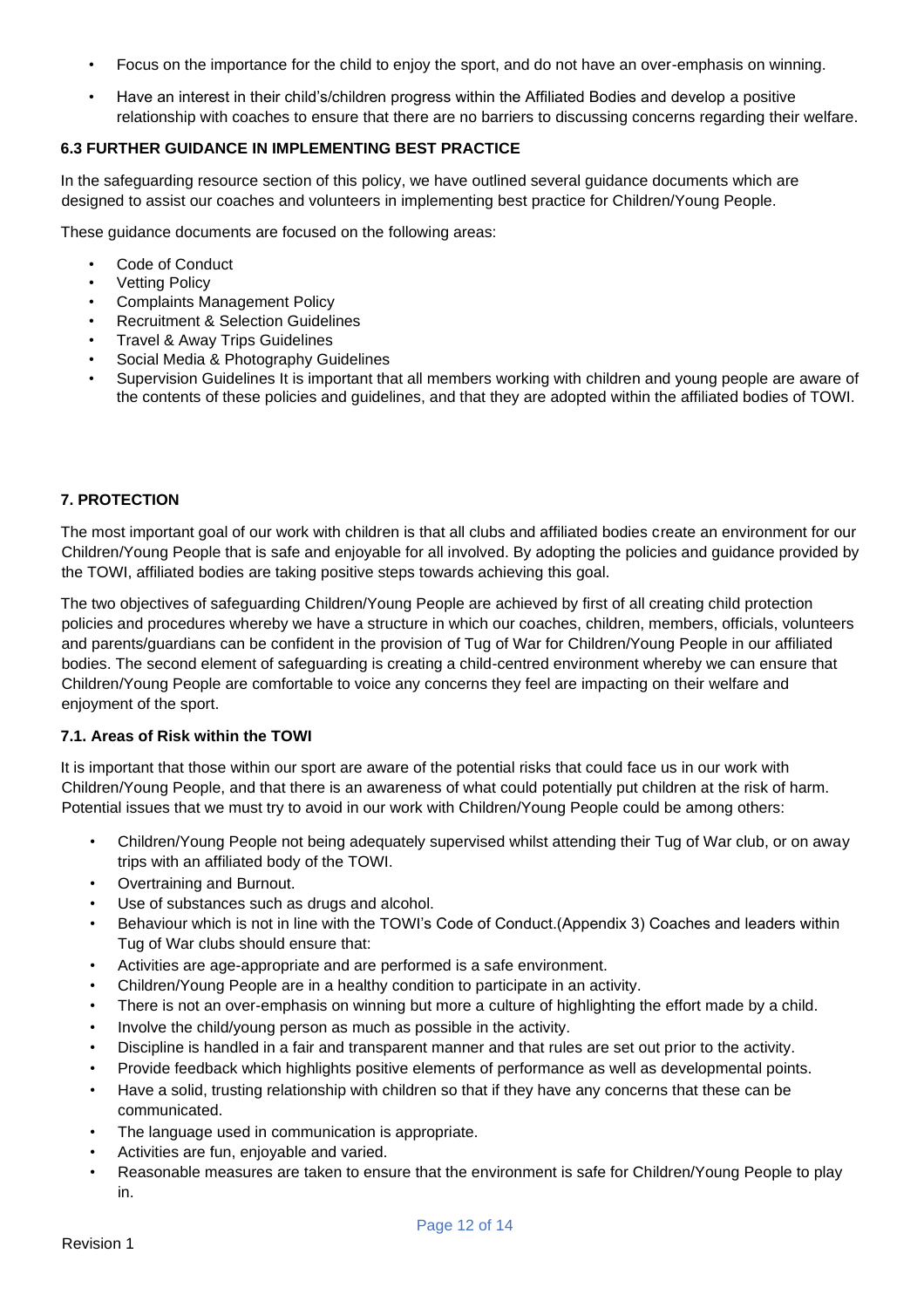## **7.2. Grounds for concern relating to abuse**

As outlined in 6.1 of this policy referring to the categories of abuse, grounds for concern relating to child abuse can exist where you have the following:

- A specific indication from Children/Young People that they have been abused
- An account from a person who saw Children/Young People being abused
- Evidence such an injury or behaviour that is consistent with abuse and unlikely to have been caused in any other way
- Any possible concerns that the Children//Young People may have been sexually abused
- Consistent indication that over a period of time there is evidence that a child/young person may be suffering from physical or emotional neglect

In circumstances such as this, it is important that in recognising and understanding the consequences of abuse that the details of such grounds for concern are recorded and reported appropriately; reports should be made to the mandated person in the TOWI. If you feel Children/Young People are at immediate risk of harm, you should contact either the Garda Siochána.





# **7.3.2**

The process set out in the above diagram (Fig. 7.3.1) outlines where the reporting process should lead to in a summarised manner where a Safeguarding Officer can take informal action in the case of a report of poor practice, or formal action if the case of abuse/ground for concern. It also outlines what to do in the event of a report of suspected child abuse in a Tug of War affiliated body.